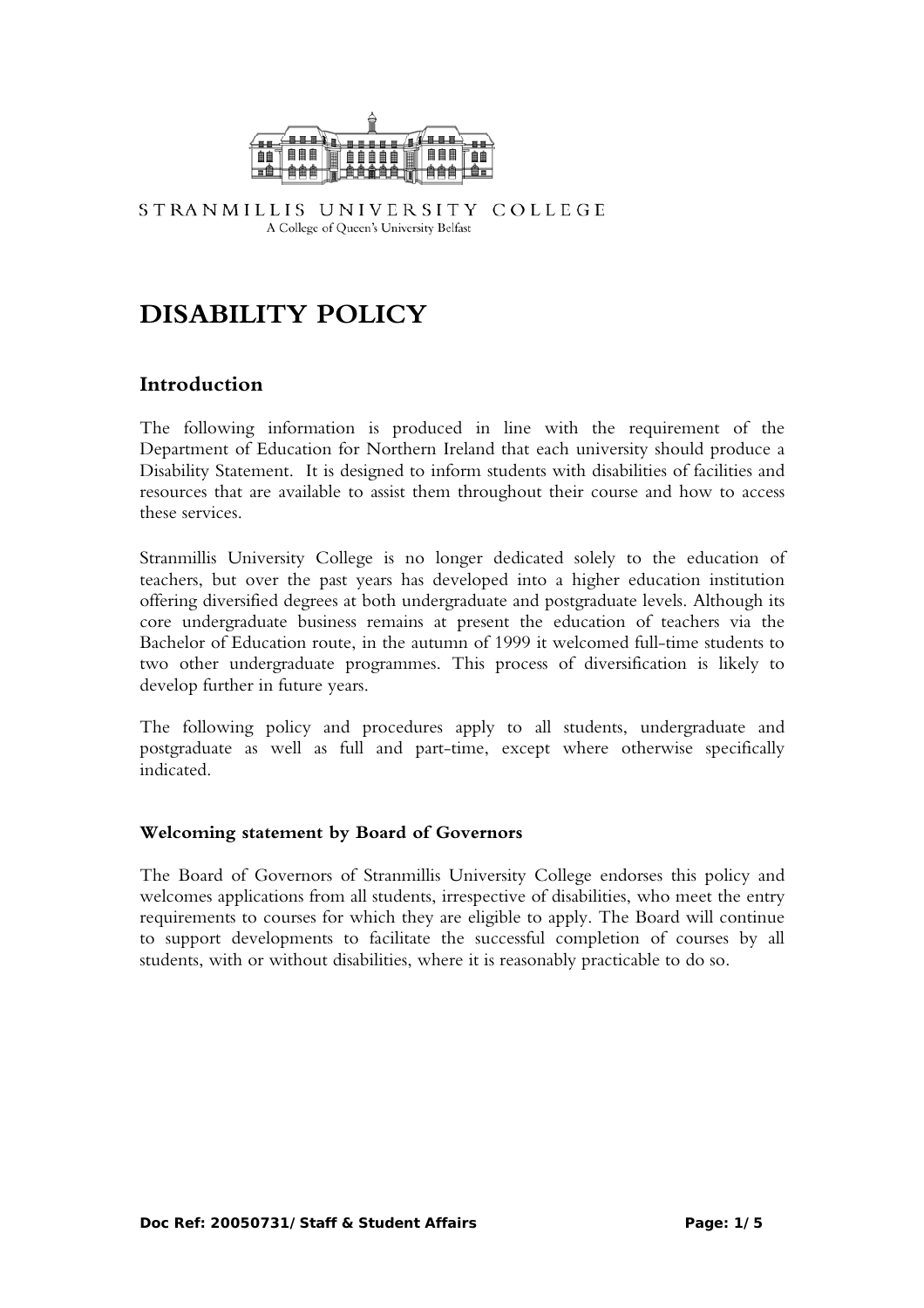# **General Policy**

The following policy guides Stranmillis University College practice in this area.

- The principle of equal opportunities applies to students with physical disabilities, sensory impairments and specific learning difficulties. This principle implies that the University College should ensure equality in terms of access to information, safety and physical access, in so far as it is reasonably practicable and most appropriate.
- The University College recognises its responsibility to:
	- promote informed, positive and constructive attitudes to disability among its staff and students.
	- adjust practices, policies and procedures if they create disproportionate difficulties for disabled people and make it impossible or unreasonably difficult for disabled students to make use of services.
	- encourage students with disabilities to apply to the University College for admission to undergraduate and postgraduate programmes. All applicants are treated equally in terms of academic suitability for a course. In addition the following matters are taken into consideration:
		- The nature of the disability and its likely consequences for the candidate's ability to undertake the course;
		- The University College's ability to provide for the candidate's special needs in relation to the particular disability and course of study.

In addition, Article 67(2)(a) of the Education and Libraries (NI) Order 1986 requires the governing body of a teacher training institution not to admit a student to a course of initial teacher training unless satisfied as to his/her health and physical capacity for teaching.

• The University College believes that adequate provision for disability depends on co-operation with a variety of agencies:

The University, local education institutions, the Education and Library Boards and groups representing disabled people.

The University College commits itself to appropriate co-operation with these agencies and with disabled students of the institution.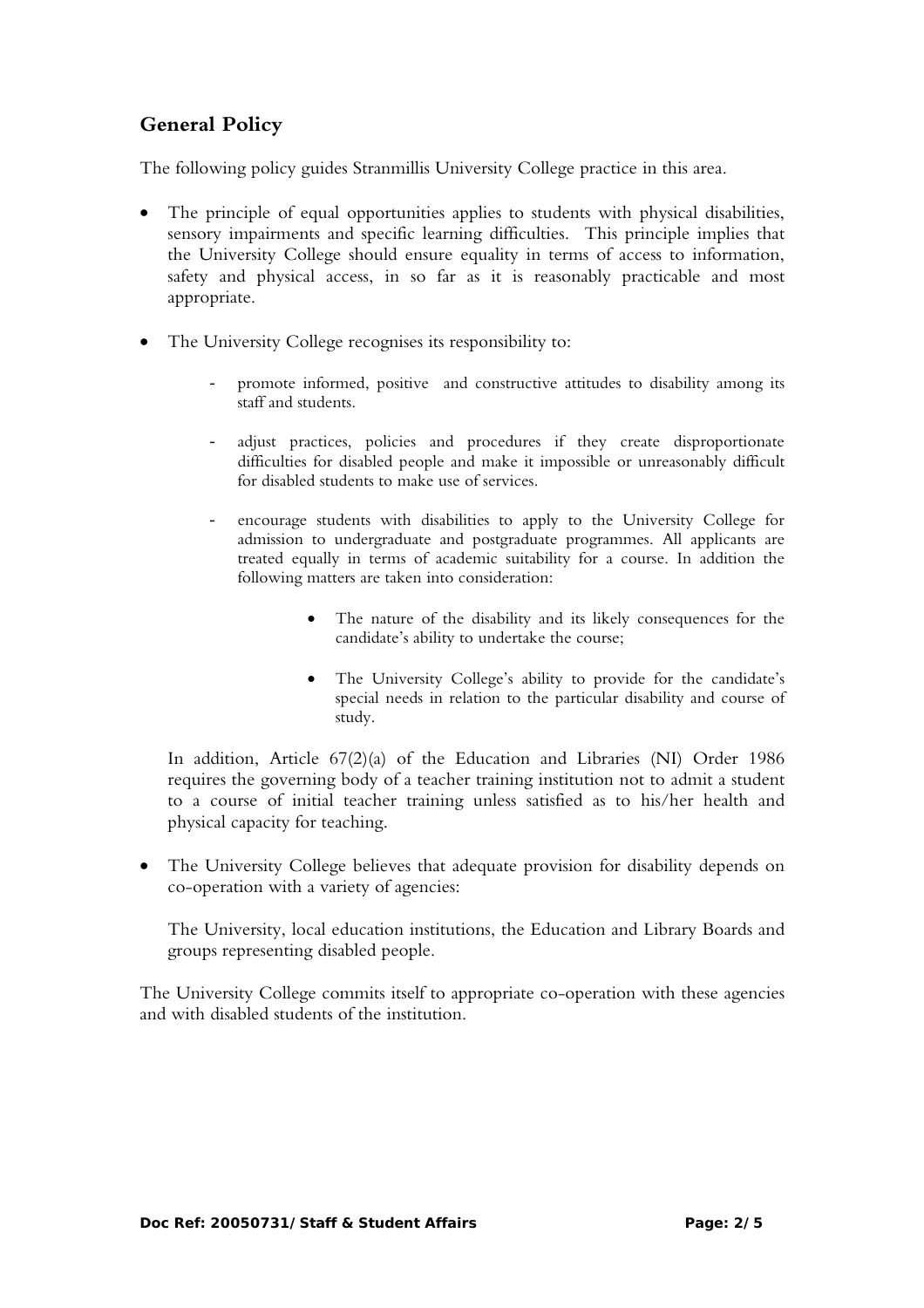# **Specific procedures**

## **1. Access and Admissions**

Current University College policy, stated in the Prospectus, is to consider applications from students with physical disabilities, sensory impairment and specific learning difficulties against the same academic criteria as are applied to all others. Specific guidance exists for these candidates.

However, specific admission criteria apply to those seeking admission to courses leading to 'eligibility to teach'. Teaching is a demanding career undertaken in close contact with children and young people at vulnerable stages in their physical and emotional development. It is necessary, therefore, that a candidate for initial teacher education should be physically and mentally fit to enter the teaching profession. All students who have been offered a place on an initial teacher education course must complete a Declaration of Health. In the light of the replies given, the Medical Officer of the University will either classify a candidate as fit, or seek specialist advice before classifying the candidate as either fit or unfit for entry to initial teacher education and subsequent employment as a teacher.

#### **2. Examinations and Assessments**

If a student's disability might affect examination performance, an assessment is undertaken by the University Occupational Health Medical Officer or by an educational pyschologist. On the basis of the report, special arrangements may be made for examinations and assessments for students with disabilities to ensure they are not unfairly disadvantaged or advantaged. These may include:

- enlarged text examination papers;
- extra time to complete the examination;
- use of a special examination room;
- special lighting;
- the services of a scribe or access to a computer with appropriate software;
- any other adjustments which are appropriate and practicable.

Students should complete the appropriate form available from Academic Registry during the first semester if they wish to have a specific disability given special provision during the examination periods.

The University College also has a Dyslexia Policy and provides specific guidance for University College tutors and students.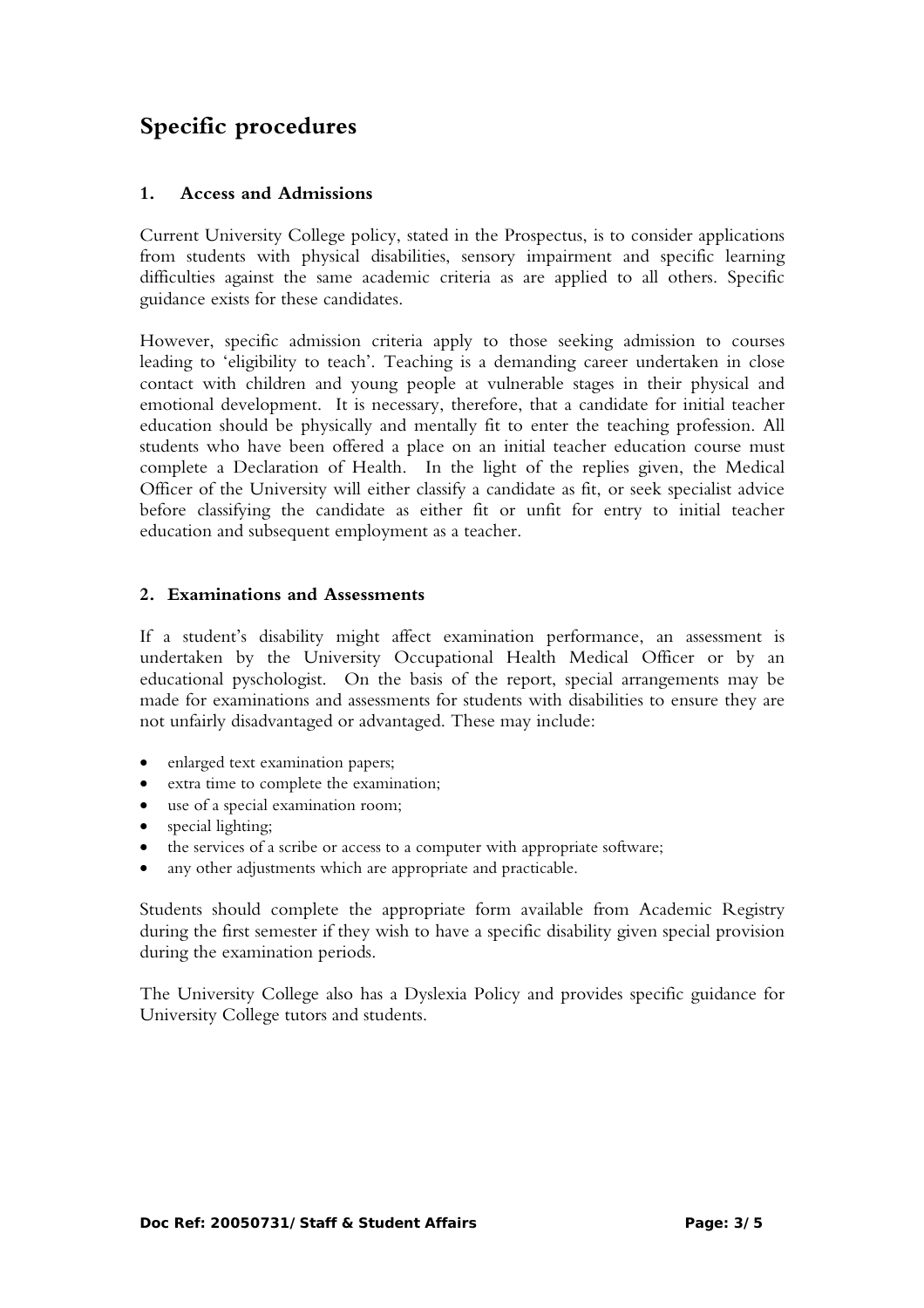#### **3. Financial Assistance for Students with Disabilities**

The University College seeks to maximise students' access to financial assistance. Advice is provided by the Personal Support Team and Director, Staff & Student Services in consultation with the Director, Corporate Services. Under the terms of the Disabled Students Allowance, only full-time students may apply for assistance from the Education and Library Boards. Full time and part time students can also expect to receive careful consideration when applying to the University College Hardship and Access Funds.

#### **4. Charges for Facilities**

It is University College Policy to make no additional charges for facilities provided to disabled students as a result of their disability. This includes the services of the University College and University Medical Officers and the Director, Staff & Student Services. Students with specific disabilities recognised by the University College are exempt from photocopying charges for additional notes and other prescribed readings or materials supplied by course tutors arising from personal need resulting from their disability. The photocopying of published materials shall be in accordance with the 'Agreement for Licence to Photocopy' issued by the Copyright Licensing Agency.

Designated parking spaces are also available to students with physical disabilities.

#### **5. Personal Support Team**

This team, led by the Director, Staff & Student Services, has responsibility for providing personal support and guidance to all students. In addition, Advisers of Studies, Heads of Subject and tutors provide support and guidance, particularly of an academic nature. The range of support mechanisms is detailed in the booklet distributed to all new students – **Guidance on Student Support.** 

The Director, Staff & Student Services has a specific remit to facilitate applications to the Education and Library Boards for the Disabled Student Allowance and makes arrangements to interview disabled students on an individual basis. This enables the Director to prepare the supporting documentation to accompany a claim for this allowance. This allowance can provide support for disabled students which may include specialised equipment and personal helpers.